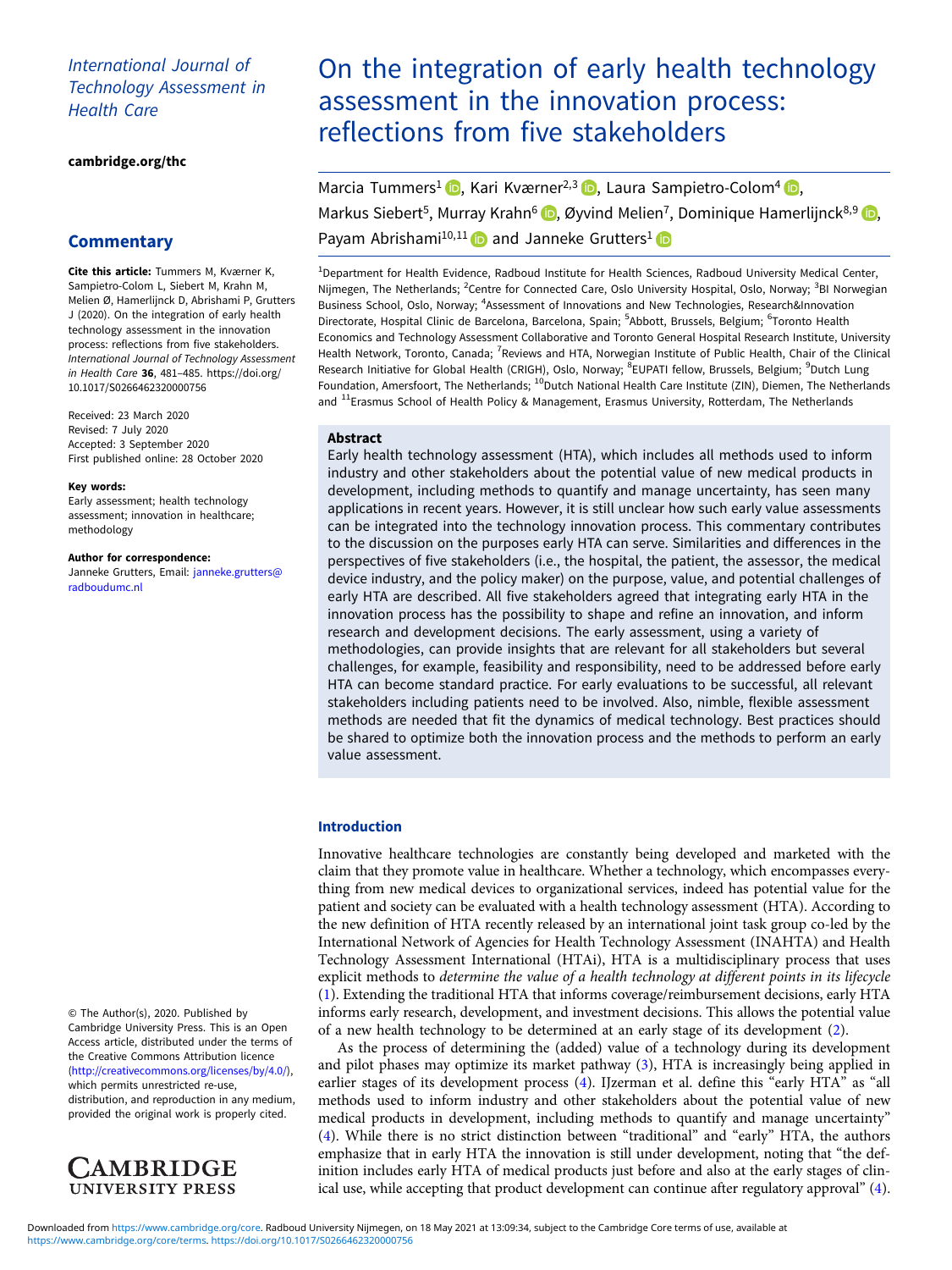In early HTA, traditional HTA methodology is commonly applied, but with a different timing and purpose  $(4-6)$  $(4-6)$  $(4-6)$  $(4-6)$ . It is now used to explore the potential value of the technology in its intended context when there still is insufficient evidence on the technology. Early HTA asks the following questions: Does the innovation meet an unmet need? How may the technology impact the designated context? What are potential barriers for and facilitators of its use? What needs to be researched when and how? How can the value of the technology be optimized after implementation? Early assessment allows researchers and developers to proactively address uncertainty, anticipate the extent of acceptance, and potentially improve the efficiency of evaluation research and the development of new technologies—shifting the goal of HTA from summative to formative, and from retrospective to prospective, to guide further research and development [\(7;8](#page-4-0)).

Recent years have seen many applications and methodological studies of early HTA ([4;5;7;9](#page-4-0)–[13](#page-4-0)). However, it remains unclear how early HTA can be made to fit in with day-to-day healthcare decision making and how it can be integrated into the innovation process. What does early HTA add to current practices and what are its advantages and challenges? The aim of this commentary is to contribute to the discussion on the purposes an early HTA can serve by providing personal reflections from different perspectives: the hospital, the patient, the assessor, the medical device industry, and the policy maker.

# Views on early HTA from different perspectives

# The hospital—Laura Sampietro-Colom

Hospitals are one of the main entry doors of health technologies, but they are also the place where innovation usually flourishes in pursuit of solutions to health and healthcare needs not solved in every-day clinical practice. While sometimes the ideas brought by healthcare professionals seem at first very interesting; only very few of them reach the market. This is due to several reasons, but one of the most important is the lack of a systematic analysis about the potential value of the technology in the early stages of development. Clinicians are usually not familiar with the type of information that is required for making adoption decisions, neither do they know how to analyze whether the product has a chance of properly solving the identified problem (considering all stakeholder perspectives). HTA brings the scientific knowledge and the accumulated life experience on how technologies should be valued, and how they actually are valued by those who will decide on their incorporation and coverage in health systems. By applying early HTA in hospitals, developers can demonstrate the value of their prototypes. Moreover, hospitals can become a perfect lab for start-ups/spin-offs to co-develop technologies and to test their value. An example of this is the evaluation of software (integrated in magnetic resonance technology) developed within a hospital to visualize existing conductivity channels in the heart tissue after a massive myocardial infarction [\(14](#page-4-0)).

Nevertheless, there are challenges to carry out early HTA that need to be overcome at the hospital level. Still many healthcare professionals are not aware of what HTA is, and those who know it see HTA far from their clinical practice, like something that happens on a macro level and cannot help them in advancing the development of their technologies. One solution is to apply existing expertise on hospital-based HTA in hospitals. Unfortunately, although there is an increasing interest to adopt hospital-based HTA [\(15](#page-4-0)), as exemplified by countries like China

and Poland and some European countries, still most university hospitals lack this expertise.

# The patient—Dominique Hamerlijnck

Involving patient experts and patient organizations early in the development process of new innovations increases the possibility that innovations will capture the values that are important to patients. To achieve this, technology developers and researchers need to work closely together with patient experts and patient organizations, co-creating from the very beginning. This is also emphasized by Patients Active in Research and Dialogues for and Improved Generation of Medicines (PARADIGM), a European initiative and public-private partnership co-led by the European Patients' Forum (EPF) and the European Federation of Pharmaceutical Industries and Associations (EFPIA). PARADIGM develops tools to achieve the co-creation process, especially with patients. All stakeholders, including patients, should be invited to join in an early dialogue. Based on the good evidence input from all stakeholders, joint inquiry can help formulate the right questions and perspective. Where do the needs and requirements of all participants (e.g., patients, scientists, companies, physicians, researchers) meet and which new technologies will benefit all? What are viable options for improvement? How can the technologies, whether medicines or devices, create a positive result for all? What are the relevant questions to ask? And, most importantly from the patient perspective: What outcomes merit improvement? How can these be measured in a fit-for-purpose way? How can we attain content and construct validity and reliability, and measures sufficiently sensitive to detect meaningful within-group and within-patient change [\(16](#page-4-0))? By listening to patients and translating their views, wishes, and needs into questions that are germane for all stakeholders, we can ensure that the health outcomes will be relevant for the patients targeted.

Early HTA can be useful to monitor whether stakeholders agree on the chosen approach, whether advice and scientific evidence is obtained from all, to record progress, and verify whether each step reflects the various ideas and desired outcomes and how this can be improved if needed. Finally, it is recommended to obtain the regulator's perspective on the plans and next steps. This will help save money and effort in both the research and health budgets.

# The assessor—Øyvind Melien

While in the inception of health technologies there is a tendency to focus on the launch phase, it is crucial to extend the scope to the innovation's life cycle for the benefit of the patients. Research and development, introduction, follow-up, improvement, or disinvestment of health technologies all rely on continuous information and evaluation with reference to relevance, needs, efficiency, safety, and economic viability. In this chain of events, early HTA may fill a gap by facilitating the interaction among and information dissemination to relevant stakeholders such as patient representatives, health professionals, research and development, industry, authorities, and procurement organizations. A major driving force and consideration in modern medicine is to promote targeted interventions in accordance with the concepts of personalized medicine to address the needs of both the individual patient and the healthcare system in general. Early HTA may then support the development of such targeted health interventions by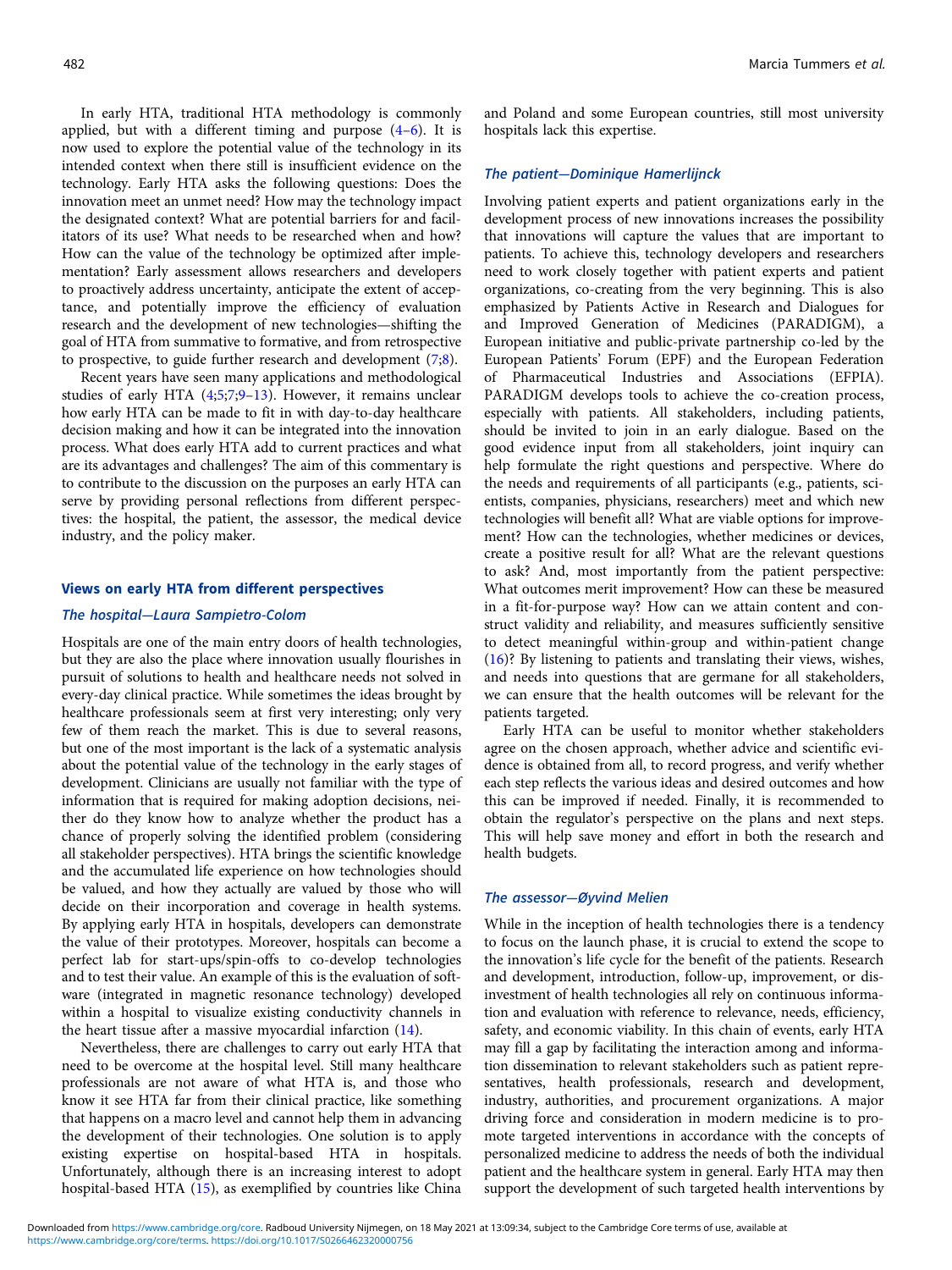capturing, evaluating, and sharing valuable data at an early stage to steer the research and development processes into the desired direction. That way it may help improve the life-cycle perspective of novel health technologies from their inception and inform stakeholder dialogues early in the process.

#### The medical device industry—Markus Siebert

In medical device industry, early HTA is first and foremost an internal process that needs to be established within the company. Because it is so different from traditional HTA, we would prefer to call the approach an "early value assessment." It involves a multidisciplinary venture initiated at the inception phase of a technology or during the due diligence process of a potential acquisition. Input from Pricing Health Economics & Reimbursement, Sales & Marketing, Regulatory Affairs, and Clinical Affairs is gathered, incorporating the voices of the relevant geographies. By factoring in its values for payers and/or society early on, the value proposition and price of a technology can be determined in such a way as to improve its acceptability and adoption rate. If this approach is not followed, this may result in an innovation that is not needed or brought to market at costs (and hence prices) that are unrealistic in the eyes of both payers and customers—ultimately impeding market access.

Accordingly, an early value assessment should be a standard component of any pre-market strategy for medical device innovations that are "disruptive" from a technological or financial perspective, at the stage of technology scanning and product conception. For this approach to be successful, robust internal processes need to be established, starting with a decision-making tool that helps determine when an early HTA is needed. Outreach initiatives, comprising early dialogues, need to be launched targeting the most important external stakeholders—payers, hospitals, and where appropriate, patients—to assess their needs and willingness and ability to pay. The technology in question needs to be positioned against the current and possible future realities of coverage, reimbursement, and cost-effectiveness in major geographies of the world.

The results from the early HTA need to inform product design, clinical and economic evidence strategies, and price setting. Although we can draw from existing academic expertise in HTA and hospital-based HTA, it is fair to say that early value assessment also requires new tools and skills. It needs to move much faster than traditional HTA, simulate scenarios, elicit multistakeholder input through early dialogues, and ultimately combine the rigor of science with pragmatic advice to industry.

#### The policy maker—Payam Abrishami

New medical and data-driven technologies are often developed and introduced in the healthcare system in a highly dynamic process. From the policy maker perspective, two characteristics of this process signify the importance of early HTA: the diversity of stakeholders involved and a traditional separation of development and evaluation in the innovation process.

Decisions on the development and introduction of novel technologies are typically made by diverse stakeholders in decentralized arrangements (i.e., at the discretion of local stakeholders in advance or absence of explicit national assessments). Second, new technology is often introduced in a sequential fashion: from ideation to prototype design, to proof of principle, market entry, financing, acquisition, spread, and implementation. Since

these tasks are distinctive in terms of execution and immediate information needs, a division of labor in the introduction of innovations seems inevitable. While the responsibilities are dispersed, the purpose is fairly shared: providing value for the patient and value for society ([16](#page-4-0)). Early HTA can be seen as an (as yet missing) "link" between the different loci and foci of technological innovations and the desirable value for patient and society. Early HTA is also congruent with the current policies of regulatory agencies and health authorities to favor promising innovations without imposing strict actuarial controls or top-down restrictions, and is well-attuned to the decentralized, marketoriented processes in introducing medical innovations.

Accordingly, early HTA should have an iterative nature, particularly for expensive technologies or innovations with a broad application field and a potential for large-scale, drastic changes such as telecare, artificial intelligence, gene editing. It helps stakeholders to:

- clarify the innovation's value proposition, with stakeholders collaboratively identifying claims of benefit of a new medical technology and clarifying its place in the entire care pathway, and
- establish and sustain "innovating-in-research"/managed entry schemes, where early HTA enhances mutual understanding and alignment between regulatory and HTA agencies, and among innovators, medical professionals, and health insurers/ payers on what kind of evidence is relevant to demonstrate the claimed (added) benefits. This involves agreeing on the design of clinical and cost-effectiveness studies early on, including the target population, comparator, relevant outcome measure(s), follow-up period, and, notably, consideration of all relevant patient perspectives. In so doing, early HTA can promote a shift from a first-innovate-then-evaluate approach toward an iterative innovate-and-evaluate approach.

#### Implications and recommendations

From the perspectives presented above, we can derive that early HTA can help to shape and develop health technology, inform early research and development decisions, and guide evidence generation. Using diverse, systematic methodologies, early assessments can provide insights that are relevant for developers and decision makers. Implementation of an innovation may fail when key players have different perspectives as to whether there is a problem in the first place. If implementation fails, costs are incurred without appreciable benefits. Here, an in-depth analysis of the extent and consequences of the perceived problem may be at least as informative as evidence on the effectiveness of the proposed solution.

Before early HTA can become standard practice, several challenges need to be addressed. First, at present, it is unclear who is responsible for evaluating the potential value of a technology in the early stages of its development and who should fund it. In the view of the medical device industry, early value assessments preferably are an integral part of research and development or marketing process. However, HTA bodies, hospitals, and regulators may all have different stakes in the systematic investigation of a technology's potential value, as well as different criteria for decision making (e.g., profitability, quality of life, value for money). This emphasizes the importance of early HTA being a joint effort of the key stakeholders, with a clear and specific aim [\(17\)](#page-4-0).

A second related and key challenge is the inclusion of patients in the development and research of new technologies. Here,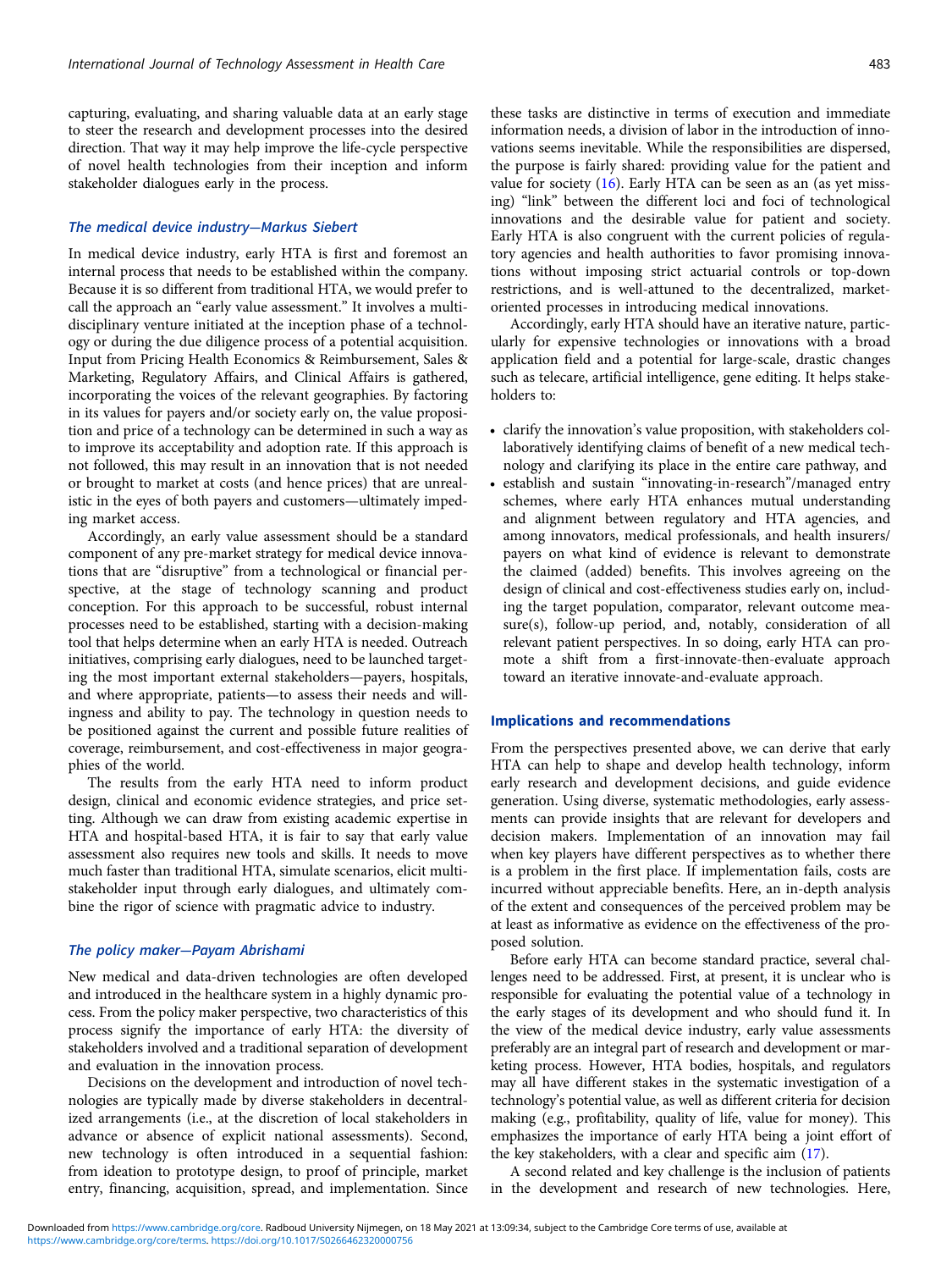<span id="page-3-0"></span>stakeholders can learn from initiatives like co-creation that are gradually gaining ground in healthcare decision-making ([18\)](#page-4-0).

Third, the implementation of early HTA must be feasible and fit in with the innovation process. It should not delay or stop the development of technologies but rather create an environment in which all parties can make informed decisions. This may then result in the early discontinuation of technologies that do not align with existing needs, while it will expedite the adoption of valuable technologies. Ideally, this is an iterative process where the design of research is informed and the assessment is updated as more information becomes available, either about the technology itself or the environment in which it would be used  $(6;7;19;20)$  $(6;7;19;20)$  $(6;7;19;20)$ .

Fourth, technology developers (in industry and hospitals) often lack knowledge of early HTA, its use and usefulness, hampering the implementation and advancement of the evaluation method during the inception and early development of innovations. Initiatives to update institutions to advance and guide implementations of early HTA are recommended.

Fifth, most of the early HTA applications focus on the early assessment of a new medical device, while it is also possible and relevant to use early evaluations to determine the potential of organizational or service innovations.

Sixth, by definition, early HTA is oriented toward the early phases of technology development and, as such, needs to be more nimble and flexible than traditional HTA. Arguably, introducing a different term for the approach may be helpful. One can think of early value assessment or developmental value assessment as these terms underscore that the goal of the evaluation is not to assess the evidence on the technology but to explore its potential value and guide evidence generation, which is why there also is greater emphasis on qualitative methods than is customary in conventional HTA [\(5\)](#page-4-0). In early HTA it is not necessarily the new technology but rather current care pathways that are being assessed, where the leading questions should be: What technologies are currently available/applied? What benefits do they offer? Where do they fall short? And what is the potential marginal value of the proposed technology?

The integration of early HTA in the innovation process may be influenced by legislative developments. For example, the recent legislative proposal to strengthen European Union cooperation on HTA aims to make effective, innovative health tools available to patients faster ([21\)](#page-4-0). However, this carries the risk that also expensive yet low-value health technologies reach clinical practice faster, thereby jeopardizing the sustainability of national healthcare systems. It is hence crucial that HTA is employed to prioritize the most valuable innovations at the earliest stage possible, preferably before or during its development.

Finally, under the new European Union Medical Device Regulation, evidence generation will also need to be stepped up ([22;23](#page-4-0)), with the new legislature requiring early assessment methods that adequately address uncertainty and improve the efficiency of research and development of innovations. By sharing best practices and (experiences with) newly developed methodologies, all actors can profit.

In this commentary, five personal perspectives are presented, highlighting similarities, all endorsed the importance of early HTA to shape and refine an innovation, and inform research and development decisions, but also differences. To advance the field, we considered it valuable to share these perspectives, and to search for the challenges that arise from these views. With this we revealed important questions, such as who is responsible,

how can we develop nimble assessments, how can we make sure all stakeholders are included? The next step would be to reach consensus on these questions. To achieve this is, it is necessary to create conditions in which learning among stakeholders is possible. Stakeholders have different views of what challenges we are facing, what strategies are likely to work, and what is needed to take the issue further. However, the underlying assumptions remain implicit, and as such, are unavailable for critical scrutiny. By making them explicit, stakeholders gain a better understanding of their own position, but may also gain a better understanding in how and where they differ from other stakeholders. Deliberative methods, such as interactive interviews and focus groups, can support this learning. Continuous action and reflection will be necessary to evaluate the process of reaching consensus, in order to really integrate early value assessment in the innovation process.

### Conclusion

In this commentary, the value and challenges of integrating early HTA or early value assessments in the medical innovation process are discussed from different perspectives. Representatives of five key stakeholders largely agreed that it is more effective to steer innovations in an early phase of their development rather than having to modify or retract them in the final stages, or after they have been introduced in clinical care, due to their having insufficient or no added value. For early evaluations to be successful, all relevant stakeholders, including patients, need to be involved as early as possible. To become standard practice in health innovation, methods need to allow for nimble and flexible assessments that fit the dynamics of medical technology, while experiences with their development and use need to be shared to foster best practices and contribute to the optimization of early value assessments.

Acknowledgements. When performing this study, Dr. Kværner received funding from the Norwegian Research Council.

Conflicts of interest. Dr. Kvaerner reports grants from the Norwegian Research Council, during the conduct of the study. Dr. Sampietro-Colom reports grants from Fresenius and personal fees from Edwards Life Science, outside the submitted work. Dr. Hamerlijnck reports financial activities from NOVARTIS US, European Patient Forum, ZonMW, Zorginstituut Netherlands, PGO support Netherlands, University Medical Centre Utrecht, Dutch research Council, IMI patient group, and PHARMERIT, all outside the submitted work. She is the patient co-chair of the European Respiratory Society Clinical Research Consortium Severe Heterogeneous Asthma Research Collaboration, Patient-centered and as such has received travel grants for conferences and meetings. Dr. Siebert reports financial activities from Abbott, outside the submitted work. The other authors declare no conflicts of interest.

# References

- 1. O'Rourke B, Oortwijn W, Schuller T, International Joint Task G. The new definition of health technology assessment: A milestone in international collaboration. Int J Technol Assess Health Care. 2020;36:187–190.
- 2. Lehoux P, Miller FA, Daudelin G, Denis JL. Providing value to new health technology: The early contribution of entrepreneurs, investors, and regulatory agencies. Int J Health Policy Manag. 2017;6:509–18.
- 3. Campbell B, Campbell M, Dobson L, Higgins J, Dillon B, Marlow M, et al. Assessing the value of innovative medical devices and diagnostics: The importance of clear and relevant claims of benefit. Int J Technol Assess Health Care. 2018;34:419–24.